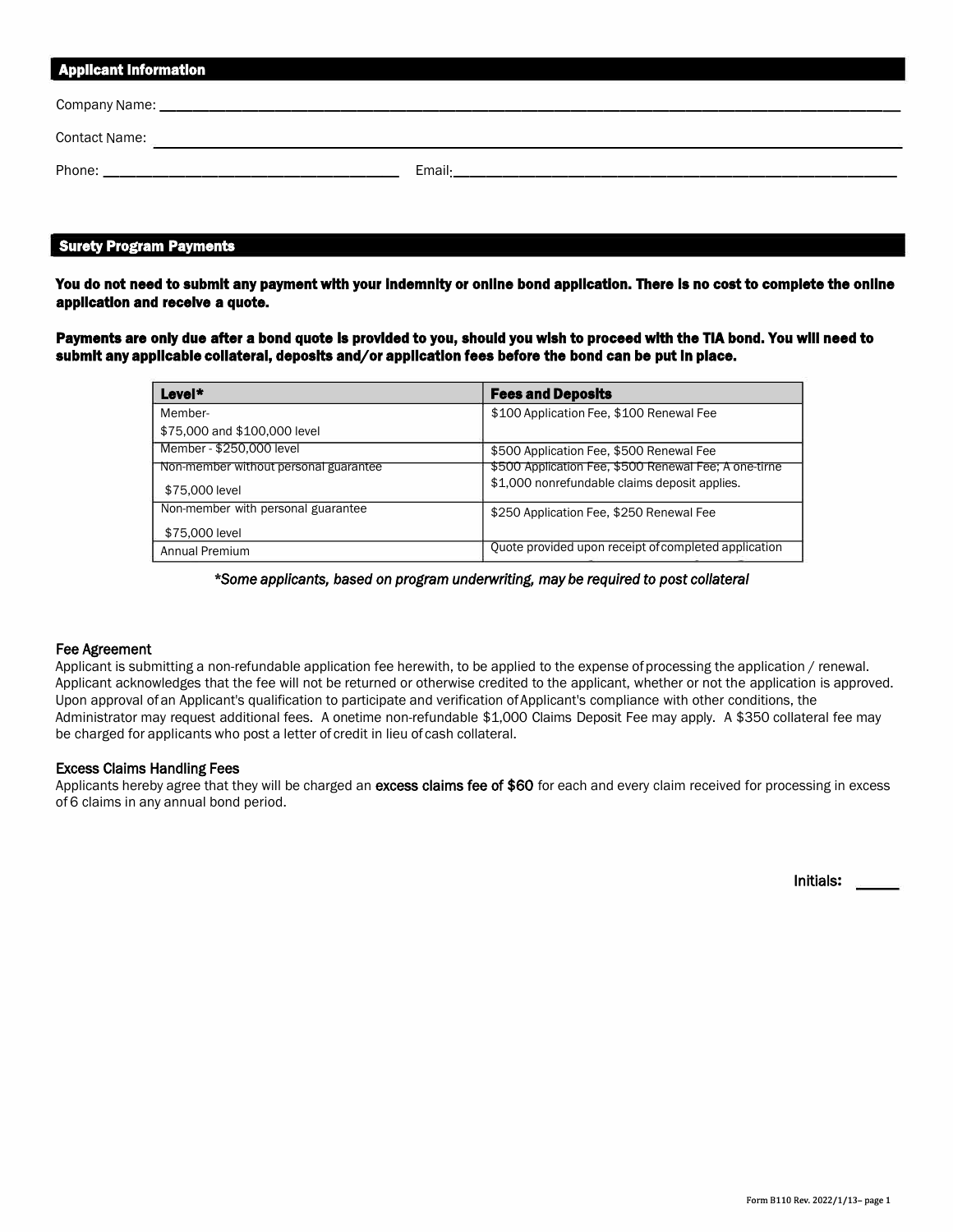# Terms and Conditions of Surety Undertaking Agreement to Indemnify

The Undersigned hereby declares the truth ofthe representations herein, and that they are made to induce Avalon Risk Management on behalfof SOUTHWEST MARINE AND GENERAL INSURANCE COMPANY and/or such other sureties that Avalon Risk Management may from time to time represent (hereinafter referred to collectively as the "Surety") to enter into a contract of suretyship by the issuance of the Bond(s) applied for.

The Undersigned agrees that the Surety may decline the Bond(s) applied for or may cancel or terminate same without incurring any liability whatsoever to the Undersigned. The undersigned also agrees that the surety makes no representations regarding future underwriting requirements, collateral requirements or pricing and that these are subject to change. In consideration of the issuance of the Bond(s) herein applied for, or any Bond(s) in substitution for or in succession of the said Bond(s), or any increase or extension of time of the said Bond(s) or any other Bond or undertaking by the Surety on behalfof the principal whether issued or undertaken prior to or after the date hereof, hereinafter individually or collectively referred to as Bond(s), the undersigned hereby agrees:

- 1) To hereby authorize the Surety to make such pertinent inquiry as may be necessary from financial institutions, persons, firms and co<sup>rp</sup>orations in order to confirm and verify information referred to or listed herein;
- 2) To authorize Avalon Risk Management to provide underwriting information including financial information to the surety and TIA Services
- 3) To pay to the Surety the agreed premium upon execution of the Bond(s) and annually in advance thereafter;
- 4) To furnish the Surety with satisfactory and conclusive termination evidence that there is no further liability on the Bond(s);
- 5) To perform all the conditions of said Bond(s) and will indemnify and save the Surety harmless from demands, losses, costs, damages and expenses, including attorney's and counsel fees deemed necessary by the Surety, which Surety may sustain or incur by reason ofthe issuance of such Bond(s), or obtaining a release ofor evidence oftermination under such Bond(s). This obligation shall be continuing as to this Bond or any other Bonds or undertaking until Surety's liability is extinguished and Surety has been indemnified;
- 6) That the Surety shall have the exclusive right to adjust, settle or compromise any claim under such Bond(s), unless the Undersigned shall in writing request the Surety to litigate such claim and shall deposit immediately with Surety collateral security satisfactory to the Surety in kind an amount;
- 7) That the voucher or other evidence showing payment made by the Surety in good faith by reason of such Bond(s) or any renewal, extension or substitution thereofshall be conclusive and in any event prima facie evidence of such payment and the propriety thereof and of the liability of the Undersigned therefore to the Surety;
- 8) To the following general provisions:
	- a. Any property which may have been, or may be, pledged as collateral security for any Bonds may, at the Surety's discretion, be retained as collateral security on any Bond falling under the scope ofthis Indemnity Agreement, whether or not executed, and whether or not executed or reinsured by the Surety, and for the full and complete performance ofthe Undersigneds' covenants under this Indemnity Agreement. In the case of any breach of the Undersigneds' covenants, or in case the Surety finds it necessary to raise money to meet any actual or prospective claim or demand under any Bond, or to pay any expense incurred in connection therewith, the Surety has full power and authority, without notice to the Undersigneds, to negotiate or redeem any checks or certificates ofdeposit, or to draw upon any letters ofcredit, and to use any or all ofthe proceeds, in order to protect itselfagainst loss, costs, damages, attorneys' fees and expenses. After deducting all legal and other costs, and all loss, costs, damages, attorneys' fees and expenses, and all premiums due the Surety for any Bond or Bonds, the Surety shall return the remainder ofthe collateral, ifany, to the person or persons legally authorized to receive it. We will contact You at the name and address provided when the collateral may be returned. It is the principal's obligation to notify us of any change ofaddress. Ifwe are unable to contact you, funds that we continue to hold on your behalfwill become subject to a maintenance fee of 1.5%per month effective as ofthe return date ofundeliverable certified mail to your last known address. The Surety shall not be responsible for any loss to the property from any cause other than the act or neglect ofits officers or employees. The Surety shall not be responsible for paying interest, or loss of interest, to depositor or any other party on such deposits;
- b. The Principal agrees to give the Surety prompt written notice of any and all facts which may give rise to any action against the Surety relating to any Bond. If the Principal fails to petition, protest, defend, or settle any such action taken by the Obligee, pursuant to the Bond, the Principal agrees that the Surety may petition, protest, defend, or settle such action to protect its interests by whatever means it considers appropriate. The determination as to whether any such action is petitioned, protested, defended or settled is binding and conclusive upon the Principal, and the result of any such petition, protest, defense or settlement is binding in whole or in part, as ifit were the act ofthe Principal. Evidence of payment is prima facia evidence of the fact and extent ofthe Principal's liability to the Surety. Liability hereunder extends to, and includes, the full amount ofany and all monies paid by the Surety in settlement or compromise of any action, in good faith under the belief that it was liable therefore, whether liable or not, as well as any and all disbursements for attorneys' fees, costs, and expenses as aforesaid, which may be made under the beliefthat such were necessary, whether necessary or not. The Principal understands that any action taken to petition, protest, defend or settle any action by the Obligee under the Bond, whether the action is initiated by the Principal or the Surety, does not excuse the Principal from the timely payment ofbills for the Bond or for amounts paid in pursuance thereof.
- 9) The Undersigned further agrees to reimburse the Surety for all expense, counsel and attorney fees incurred by the Surety in enforcing any provision of this agreement.; and
- 10) To agree to the following general provisions:
	- a. I have read the application and indemnity agreement and understand and accept the terms and conditions set forth herein.
	- b. I warrant that any misrepresentation on the application, whether innocent or intentional, can result in Bond termination.
	- c. I understand that I will be notified by Avalon Risk Management of approval of the Bond and that this application does not, in any way, guarantee approval ofmy Bond application.
	- d. I agree and understand that I will be held accountable and responsible for abiding by the terms and conditions set forth in any Bond form issued by Avalon Risk Management.
	- e. I understand and agree that I must notify Avalon Risk Management ofthe termination or lapse in my coverage within 10 business days from the cancellation or expiration date.
	- f. I agree to notify Avalon Risk Management immediately of any Federal, or State investigations and of any claim or suit against my Bond(s).

Regardless of the date this Indemnity Agreement is si<sub>gn</sub>ed, it is effective as of the date of the execution of the above mentioned

Bond(s). Dated \_\_ day of \_\_\_\_\_\_\_ 20\_